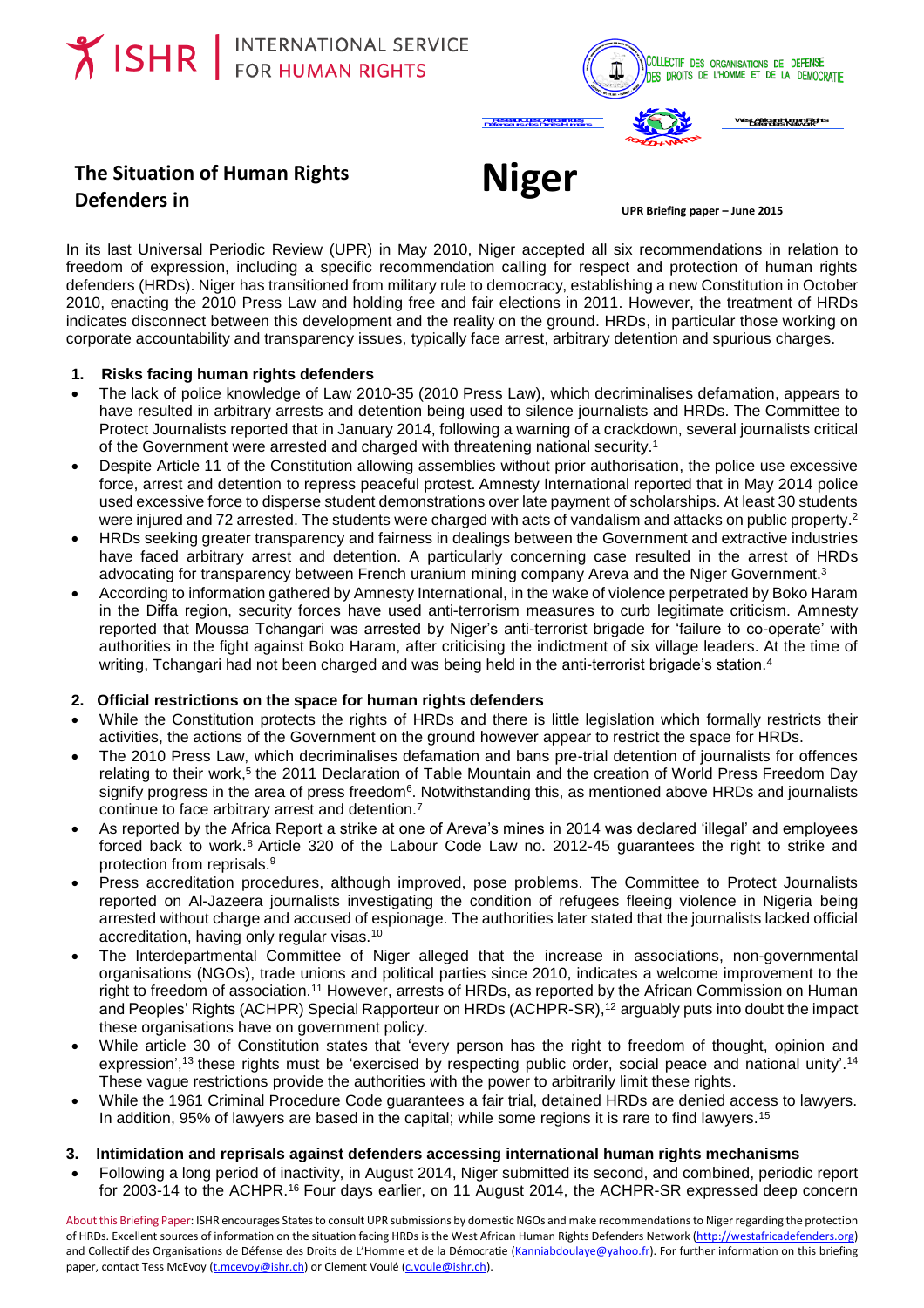about the situation of HRDs in Niger, in particular the arrest of transparency activist Ali Idrissa and other activists working on issues associated with the French uranium mining company Areva.<sup>17</sup>

### **4. Human rights defenders facing particular risks**

- HRDs working on transparency issues face particular risk. The 2007 Tuareg uprising was accompanied by demands for a larger share in uranium revenue. Further articles 148, 149, 152 and 153 of the Constitution guarantee 'transparent' exploitation of natural resources and 'public ownership' of revenue. <sup>18</sup> In July 2014, several members of Niger's civil society were arrested in Niamey after having urged greater transparency and fairness in dealings between the Government and extractive industries. Among the activists who were arrested was Ali Idrissa, the national coordinator of the Network of Civil Society Organizations for Transparency in Extractive Industries and Budgetary Analysis (ROTAB) and of Publish What You Pay-Niger, as well as a member of the board for Niger's Extractive Industries Transparency Initiative. Solli Ramatou, national coordinator of the Group for Reflection and Action on Extractive Industries in Niger (GREN) was also among those arrested, as well as Naomi Stansley, Maikoul Zodi, Halidou Mounkaila, Boubacar Illiassou (members of ROTAB) and Bozari Boubacar (a member of GREN). These advocates were released later the same day. 19
- Journalists critical of the Government have faced risk, including those reporting on famine and food shortages, the conditions of refugees, Boko Haram and the relationship between the Government and extractive industries.<sup>20</sup> Frontline Defenders reported on the arrest of Ali Abdoulaye in 2014 detained for 38 days for denouncing the famine in the Oualam region, following a radio statement by police radio that there would be consequences for those who reporting on the famine.<sup>21</sup>
- Although same-sex activity is legal, the International Lesbian, Gay, Bisexual, Trans and Intersex Association states that there are punishments for people in male to male relationships.<sup>22</sup>
- In its last UPR, Niger accepted 29 recommendations relating to women's rights,<sup>23</sup> indicating the vulnerability of women and women HRDs. Further, it is alleged that the Civil Code discriminates against women<sup>24</sup> and traditional practices, coupled with slow progress to protect and guarantee women's rights, reduce opportunities for women to seek protection. Further, violence against women, domestic violence and female genital mutilation, is common.<sup>25</sup>

#### **5. The Response of the State regarding the protection of human rights defenders**

 In theory, Niger's new Constitution and the 2010 Press Law provide a solid framework for the protection of HRDs. In practice, however, as stated above, rights are not protected.

#### **6. Recommendations to the Governments of Niger**

- Immediately and unconditionally release arbitrarily detailed HRDs, including Moussa Tchangari.
- Refrain from criminalising the legitimate activities of HRDs and repeal or amend all laws and policies which restrict their activities and rights, including by ensuring that anti-terrorism legislation is not misused.
- Develop and enact specific laws and policies that recognise and protect the work of HRDs and especially transparency activists and which give full force and effect to the Constitution and the international Declaration on HRDs at the national level.
- Combat impunity by ensuring prompt, thorough and transparent investigations of all violations against HRDs, the prosecution of perpetrators, and access to effective remedies for victims.
- As an 'Extractive Industries Transparency Initiative' compliant country and in pursuance of Article 149 of the Constitution, guarantee transparency and ensure civil society engagement in connection with the extractive industry.
- Ensure companies conducting operations in Niger, including Areva, respect human rights and the activities of HRDs, in line with the UN Guiding Principles on Business and Human Rights and the UN Declaration of HRDs.
- Publicly state opposition to restrictions on the activities of HRDs working to ensure transparency in relations between the Government and extractive industries.
- Respond to the concerns of HRDs working on transparency issues and involve them in inter-governmental meetings and business negotiations.
- Allow workers, and ensure that businesses operating in Niger allow their employees, to legitimately exercise their right to strike in accordance with Article 30 of the Constitution and Law No. 2012-45 of the Labour Code.

#### **Although Niger has made significant progress in its transition to democracy, the Government must ensure that those developments are implemented on the ground and the activities of HRDs are protected, in particular those working on transparency issues.**

<sup>5</sup> [http://en.rsf.org/IMG/pdf/niger\\_guinee\\_fr.pdf](http://en.rsf.org/IMG/pdf/niger_guinee_fr.pdf)

<sup>1</sup> <https://cpj.org/2014/01/niger-authorities-crack-down-on-critical-journalis.php>  $\overline{a}$ 

<sup>&</sup>lt;sup>2</sup> <https://www.amnesty.org/en/countries/africa/niger/report-niger/>

<sup>3</sup> <http://www.theguardian.com/global-development/2014/jul/18/niger-activists-arrested-areva-francois-hollande-france-uranium>

<sup>4</sup> <https://www.amnesty.org/en/articles/news/2015/05/niger-fight-against-boko-haram-not-an-excuse-to-violate-free-speech/>

<sup>6</sup> <http://www.achpr.org/press/2013/05/d153/>

<sup>&</sup>lt;sup>7</sup> Supra No.1.

<sup>8</sup> http://www.theafricareport.com/West-Africa/niger-areva-workers-strike-is-illegal-says-court.html

<sup>9</sup> <http://www.ilo.org/dyn/natlex/docs/MONOGRAPH/91382/105953/F1917393249/NER-91382.pdf>

<sup>&</sup>lt;sup>10</sup> <https://cpj.org/2013/06/al-jazeera-tv-crew-briefly-detained-in-niger.php>